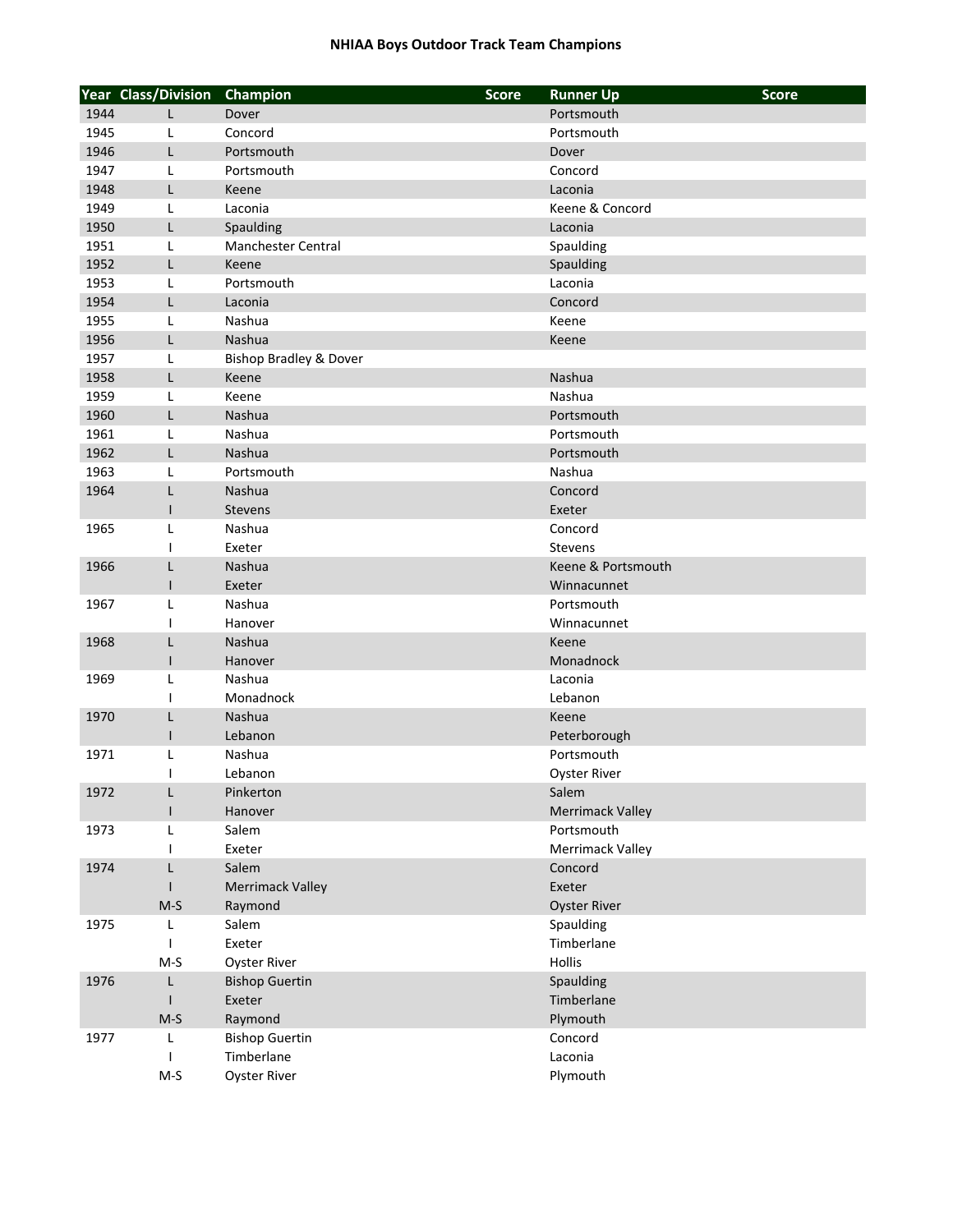|      | <b>Year Class/Division</b> | Champion                             | <b>Score</b> | <b>Runner Up</b>           | <b>Score</b> |
|------|----------------------------|--------------------------------------|--------------|----------------------------|--------------|
| 1978 | L                          | <b>Manchester West</b>               |              | Pinkerton                  |              |
|      | $\mathsf{I}$               | Laconia                              |              | Milford                    |              |
|      | $M-S$                      | <b>Oyster River</b>                  |              | Raymond                    |              |
| 1979 | L                          | <b>Manchester West</b>               |              | Concord                    |              |
|      | J.                         | Timberlane                           |              | Kearsarge                  |              |
|      | M-S                        | <b>Oyster River</b>                  |              | Raymond                    |              |
| 1980 | L                          | Concord                              |              | Manchester Central         |              |
|      |                            | <b>Oyster River</b>                  |              | Kearsarge                  |              |
|      | $M-S$                      | <b>Hollis</b>                        |              | Plymouth                   |              |
| 1981 | L                          | Manchester Central                   |              | Winnacunnet                |              |
|      |                            | <b>Oyster River</b>                  |              | Londonderry                |              |
|      | $M-S$                      | Hollis                               |              | Plymouth                   |              |
| 1982 | $\mathsf{L}$               | Portsmouth                           |              | Nashua                     |              |
|      |                            | <b>Oyster River</b>                  |              | Londonderry                |              |
|      | $M-S$                      | <b>Hollis</b>                        |              | Plymouth                   |              |
| 1983 | L                          | Portsmouth                           |              | Nashua                     |              |
|      |                            | Laconia                              |              | <b>Oyster River</b>        |              |
|      | $M-S$                      | <b>Hollis</b>                        |              | Gilford                    |              |
| 1984 | $\mathsf{L}$               | Nashua                               |              | Londonderry                |              |
|      |                            | Laconia                              |              | Timberlane                 |              |
|      | $M-S$                      | Hollis                               |              | Gilford                    |              |
| 1985 | L                          | Portsmouth                           |              | Nashua                     |              |
|      |                            | Stevens                              |              | Laconia                    |              |
|      | $M-S$                      | Hollis                               |              | Franklin                   |              |
| 1986 | L                          | Nashua                               |              | <b>Manchester Memorial</b> |              |
|      |                            | Hanover, Laconia & Stevens           |              | Tri-Champs                 |              |
|      | $M-S$                      | Hollis                               |              | Franklin                   |              |
| 1987 | L                          | Salem                                |              | Keene                      |              |
|      | J.                         | Lebanon                              |              | Laconia                    |              |
|      | $M-S$                      | Franklin                             |              | <b>White Mountains</b>     |              |
| 1988 | L                          | Salem                                | 120          | Alvirne                    | 60           |
|      | $\mathbf{I}$               | Hanover                              | 133          | Kennett                    | 129          |
|      | $M-S$                      | <b>White Mountains</b>               | 133          | Gilford                    | 129          |
| 1989 | L                          | Londonderry                          | 114          | Nashua                     | 69           |
|      |                            | Hanover                              | 103          | Kearsarge                  | 75           |
|      | M-S                        | <b>Gilford &amp; White Mountains</b> | 117          |                            |              |
| 1990 | L                          | Londonderry                          | 95           | Nashua                     | 94.5         |
|      | $\mathbf{I}$               | Monadnock                            | 95           | Hanover                    | 78           |
|      | $M-S$                      |                                      |              |                            |              |
| 1991 | L                          | Londonderry                          | 132.5        | Nashua                     | 67.5         |
|      | $\mathbf{I}$               | Monadnock                            | 117          | Hanover                    | 111          |
|      | $M-S$                      | Gilford                              | 138          | <b>White Mountains</b>     | 71           |
| 1992 | $\mathsf{L}$               | Manchester Memorial & Nashua         | 80           |                            |              |
|      | $\perp$                    | Monadnock                            | 112          | Hanover                    | 80           |
|      | $M-S$                      | <b>White Mountains</b>               | 103          | Gilford                    | 79.33        |
| 1993 | L                          | Nashua                               | 105.5        | Merrimack                  | 64           |
|      |                            | Monadnock                            | 122          | Merrimack Valley           | 57.5         |
|      | $M-S$                      | <b>White Mountains</b>               | 105          | Conant                     | 74           |
| 1994 | L                          | Pinkerton                            | 78           | Londonderry                | 75           |
|      |                            | Monadnock                            | 114          | Hanover                    | 67           |
|      | $M-S$                      | Gilford                              | 126          | Conant                     | 75           |
| 1995 | L                          | Londonderry                          | 129          | Pinkerton                  | 88           |
|      |                            | Monadnock                            | 151          | Timberlane                 | 64           |
|      | $M-S$                      | Gilford                              | 108.5        | Newfound                   | 68           |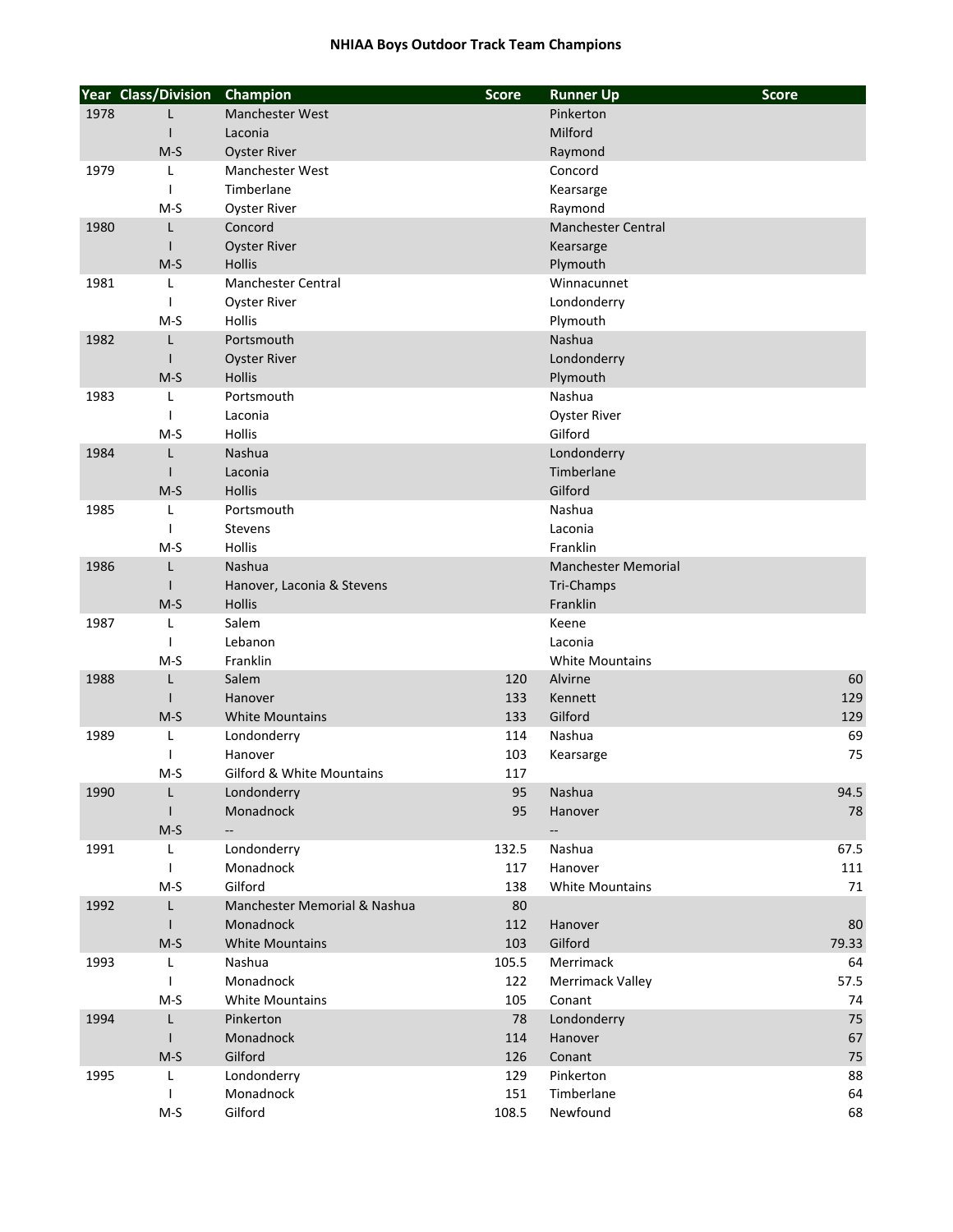|      | Year Class/Division      | Champion                           | <b>Score</b> | <b>Runner Up</b>                         | <b>Score</b> |
|------|--------------------------|------------------------------------|--------------|------------------------------------------|--------------|
| 1996 | L                        | Londonderry                        | 122          | Merrimack                                | 80.66        |
|      |                          | Timberlane                         | 88           | Monadnock                                | 72           |
|      | $M-S$                    | Conant                             | 84.5         | Winnisquam                               | 78           |
| 1997 | L                        | Londonderry                        | 114          | Nashua                                   | 76           |
|      | -1                       | Timberlane                         | 88           | Con Val                                  | 71           |
|      | $M-S$                    | Conant                             | 82           | Winnisquam                               | 77           |
| 1998 | L                        | Londonderry                        | 108          | Merrimack                                | 86           |
|      |                          | Timberlane                         | 133          | <b>Merrimack Valley</b>                  | 98           |
|      | $M-S$                    | Conant                             | 81           | Winnisquam                               | 73           |
| 1999 | L                        | Londonderry                        | 96           | Nashua                                   | 63           |
|      | $\overline{\phantom{a}}$ | Merrimack Valley                   | 93           | Monadnock                                | 65           |
|      | $M-S$                    | Winnisquam                         | 80           | Conant                                   | 72           |
| 2000 | L                        | Londonderry                        | 100          | Nashua                                   | 62           |
|      |                          | <b>Merrimack Valley</b>            | 124          | Hanover                                  | 67           |
|      | $M-S$                    | <b>White Mountains</b>             | 81           | Winnisquam                               | 73.5         |
| 2001 | L                        | Londonderry                        | 79           | Pinkerton                                | 68           |
|      |                          | Merrimack Valley                   | 124          | Hanover                                  | 83           |
|      | $M-S$                    | <b>White Mountains</b>             | 90           |                                          | 82           |
| 2002 | L                        | Londonderry                        | 91           | Winnisquam<br><b>Manchester Memorial</b> | 86           |
|      |                          | Hanover                            | 114          | Coe-Brown                                | 60           |
|      |                          | <b>White Mountains</b>             |              |                                          |              |
|      | $M-S$                    |                                    | 98           | Winnisquam                               | 76           |
| 2003 | L                        | Nashua & Merrimack                 | 82           |                                          |              |
|      |                          | <b>Fall Mountain</b>               | 88           | Hanover                                  | 78           |
|      | $M-S$                    | Bow                                | 98           | <b>White Mountains</b>                   | 97           |
| 2004 | L                        | Merrimack                          | 102.5        | Londonderry                              | 67.5         |
|      |                          | Lebanon                            | 99           | Laconia                                  | 64           |
|      | $M-S$                    | Bow                                | 111          | Belmont                                  | 47           |
| 2005 | L                        | Londonderry                        | 85           | Merrimack                                | 58           |
|      | $\mathbf{I}$             | Lebanon                            | 94           | Hanover                                  | 75           |
|      | $M-S$                    | Campbell                           | 68           | Belmont                                  | 52           |
| 2006 | L                        | Merrimack                          | 90           | Londonderry                              | 66           |
|      |                          | Lebanon                            | 95           | Coe-Brown                                | 87           |
|      | $M-S$                    | Campbell                           | 75           | <b>Berlin</b>                            | 56           |
| 2007 | L                        | Merrimack                          | 114          | Memorial                                 | 105          |
|      |                          | Lebanon                            | 73           | <b>Fall Mountain</b>                     | 58.5         |
|      | M-S                      | Campbell                           | 113          | Somersowrth                              | 69           |
| 2008 | L                        | Memorial                           | 78           | Merrimack                                | 76           |
|      |                          | Lebanon                            | 108          | Coe-Brown                                | 56           |
|      | $M-S$                    | Sanborn                            | 59           | Somersworth                              | 57           |
| 2009 | L                        | Manchester Memorial & Nashua South | 72           |                                          |              |
|      |                          | Lebanon                            | 90.5         | Milford                                  | 71.5         |
|      | $M-S$                    | Franklin                           | 62           | Prospect Mountain                        | 54           |
| 2010 | L                        | <b>Bishop Guertin</b>              | 95           | Merrimack                                | 85.83        |
|      |                          | Lebanon                            | 93           | Milford                                  | 59.5         |
|      | $M-S$                    | Campbell                           | 93           | Prospect Mountain                        | 71           |
| 2011 | $\mathbf{I}$             | Nashua North                       | 85           | Nashua South & Bishop Guertin            | 67           |
|      | Ш                        | Milford                            | 95.5         | Lebanon                                  | 92           |
|      | Ш                        | Monadnock                          | 86           | Campbell                                 | 71           |
| 2012 |                          | Pinkerton                          | 67           | Nashua North                             | 58           |
|      | $\mathsf{I}$             | Souhegan                           | 80           | Bedford                                  | 65           |
|      | Ш                        | Bow                                | 100          | Stevens                                  | 68           |
| 2013 | -1                       | Nashua North                       | 118          | Bedford                                  | 66           |
|      | Ш                        | Souhegan                           | 90           | Portsmouth                               | 80           |
|      | Ш                        | Kearsarge                          | 74.5         | Monadnock                                | 68           |